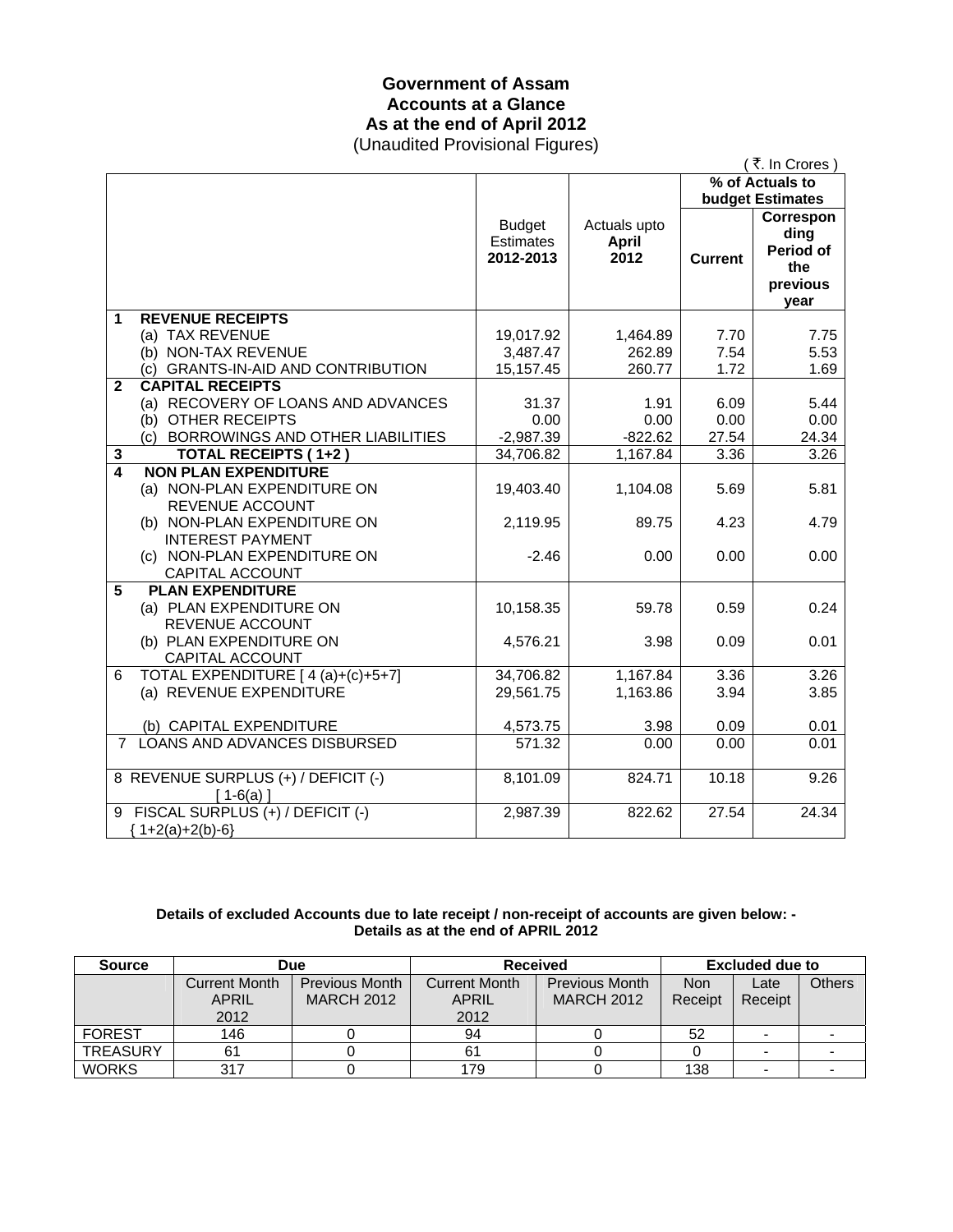#### Monthly trend of **TAX REVENUE**  ( Refer to Item No. 1 (a) of Monthly Accounts at a Glance )

|                  |                |                    |                | ₹ In crores )      |
|------------------|----------------|--------------------|----------------|--------------------|
| <b>Months</b>    |                | 2012-2013          |                | 2011-2012          |
|                  | <b>MONTHLY</b> | <b>PROGRESSIVE</b> | <b>MONTHLY</b> | <b>PROGRESSIVE</b> |
| <b>APRIL</b>     | 1,464.89       | 1,464.89           | 1,250.91       | 1,250.91           |
| <b>MAY</b>       |                |                    | 1,216.58       | 2,467.49           |
| <b>JUNE</b>      |                |                    | 1,218.98       | 3,686.47           |
| <b>JULY</b>      |                |                    | 1.227.88       | 4.914.35           |
| <b>AUGUST</b>    |                |                    | 1,234.56       | 6,148.91           |
| <b>SEPTEMBER</b> |                |                    | 1,306.21       | 7,455.12           |
| <b>OCTOBER</b>   |                |                    | 1,308.29       | 8,763.41           |
| <b>NOVEMBER</b>  |                |                    | 1,060.69       | 9,824.10           |
| <b>DECEMBER</b>  |                |                    | 1,737.98       | 11,562.08          |
| <b>JANUARY</b>   |                |                    | 1,319.24       | 12,881.32          |
| <b>FEBRUARY</b>  |                |                    | 1,189.46       | 14,070.78          |
| <b>MARCH</b>     |                |                    | 2.826.88       | 16,897.66          |

Sr. Accounts Officer

**Note :** As the details of excluded accounts are not likely to be the same for the current and corresponding periods, the comparison will be indicative only. For details of excluded accounts, reference to Accounts at a Glance is invited.

### Monthly trend of **NON-TAX REVENUE**

( Refer to Item No. 1 (b) of Monthly Accounts at a Glance )

|                  |                |                    |                | (₹ In crores)      |
|------------------|----------------|--------------------|----------------|--------------------|
| <b>Months</b>    |                | 2012-2013          | 2011-2012      |                    |
|                  | <b>MONTHLY</b> | <b>PROGRESSIVE</b> | <b>MONTHLY</b> | <b>PROGRESSIVE</b> |
| <b>APRIL</b>     | 262.89         | 262.89             | 183.83         | 183.83             |
| <b>MAY</b>       |                |                    | 196.20         | 380.03             |
| <b>JUNE</b>      |                |                    | 150.07         | 530.10             |
| <b>JULY</b>      |                |                    | 215.68         | 745.78             |
| <b>AUGUST</b>    |                |                    | 263.72         | 1,009.50           |
| <b>SEPTEMBER</b> |                |                    | 279.74         | 1.289.24           |
| <b>OCTOBER</b>   |                |                    | 251.87         | 1,541.11           |
| <b>NOVEMBER</b>  |                |                    | 134.42         | 1,675.53           |
| <b>DECEMBER</b>  |                |                    | 450.18         | 2,125.71           |
| <b>JANUARY</b>   |                |                    | 280.53         | 2,406.24           |
| <b>FEBRUARY</b>  |                |                    | 73.10          | 2,479.34           |
| <b>MARCH</b>     |                |                    | 365.94         | 2,845.28           |

Sr. Accounts Officer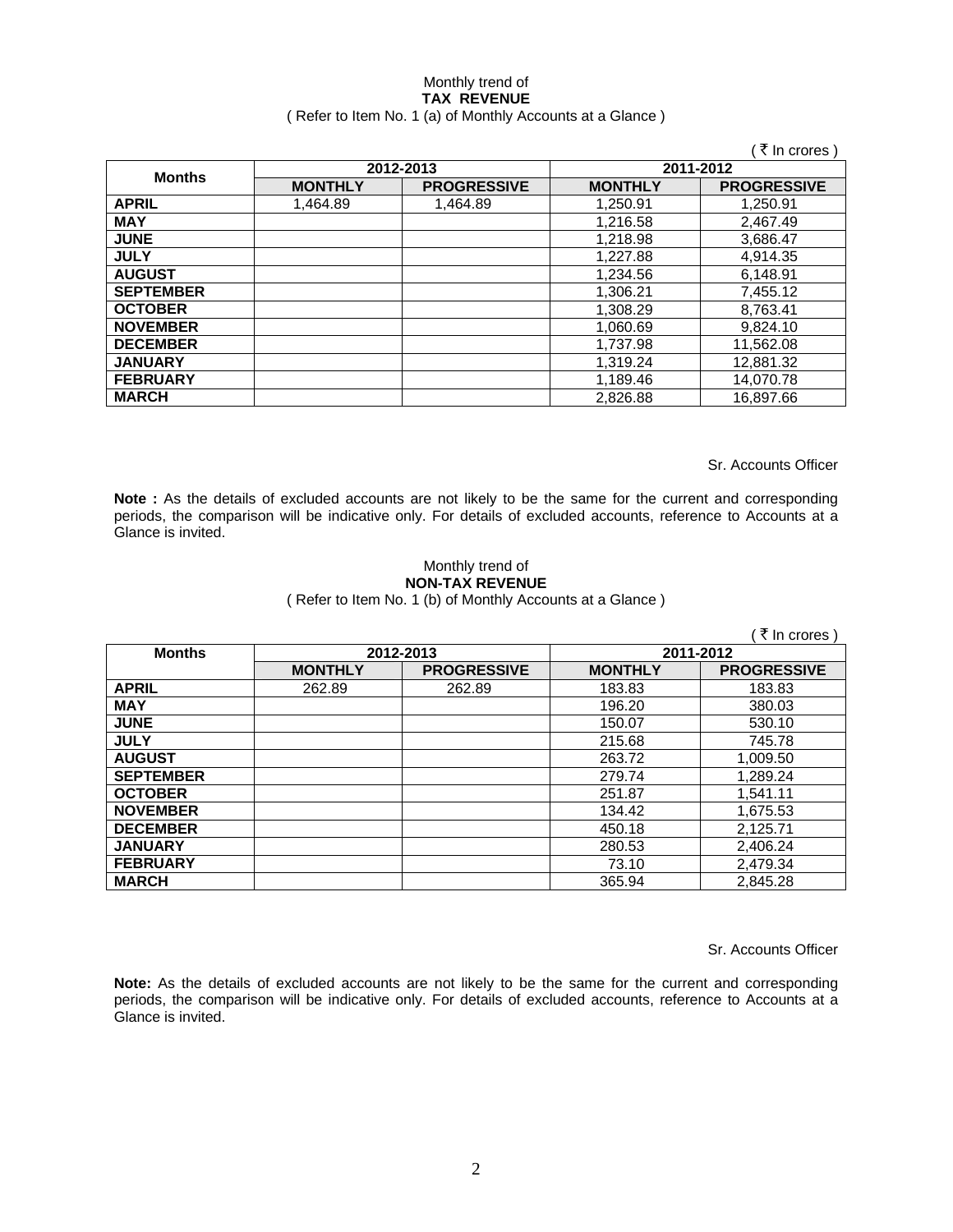# Monthly trend of **GRANTS-IN-AID AND CONTRIBUTION**

( Refer to Item No. 1 (c) of Monthly Accounts at a Glance )

|                  |                |                    |                | ₹ In crores )      |  |           |
|------------------|----------------|--------------------|----------------|--------------------|--|-----------|
| <b>Months</b>    | 2012-2013      |                    |                |                    |  | 2011-2012 |
|                  | <b>MONTHLY</b> | <b>PROGRESSIVE</b> | <b>MONTHLY</b> | <b>PROGRESSIVE</b> |  |           |
| <b>APRIL</b>     | 260.77         | 260.77             | 223.69         | 223.69             |  |           |
| <b>MAY</b>       |                |                    | 432.22         | 655.91             |  |           |
| <b>JUNE</b>      |                |                    | 326.34         | 982.25             |  |           |
| <b>JULY</b>      |                |                    | 553.96         | 1,536.21           |  |           |
| <b>AUGUST</b>    |                |                    | 666.35         | 2,202.56           |  |           |
| <b>SEPTEMBER</b> |                |                    | 789.64         | 2,992.20           |  |           |
| <b>OCTOBER</b>   |                |                    | 620.07         | 3,612.27           |  |           |
| <b>NOVEMBER</b>  |                |                    | 400.00         | 4,012.27           |  |           |
| <b>DECEMBER</b>  |                |                    | 971.39         | 4,983.66           |  |           |
| <b>JANUARY</b>   |                |                    | 492.53         | 5,476.19           |  |           |
| <b>FEBRUARY</b>  |                |                    | 632.81         | 6,109.00           |  |           |
| <b>MARCH</b>     |                |                    | 1.287.72       | 7.396.72           |  |           |

Sr. Accounts Officer

**Note :** As the details of excluded accounts are not likely to be the same for the current and corresponding periods, the comparison will be indicative only. For details of excluded accounts, reference to Accounts at a Glance is invited.

### Monthly trend of **RECOVERY OF LOANS AND ADVANCES**  ( Refer to Item No. 2 (a) of Monthly Accounts at a Glance )

|                  |                |                    |                | ़ ₹ In crores )    |
|------------------|----------------|--------------------|----------------|--------------------|
| <b>Months</b>    |                | 2012-2013          | 2011-2012      |                    |
|                  | <b>MONTHLY</b> | <b>PROGRESSIVE</b> | <b>MONTHLY</b> | <b>PROGRESSIVE</b> |
| <b>APRIL</b>     | 1.91           | 1.91               | 1.97           | 1.97               |
| <b>MAY</b>       |                |                    | 1.90           | 3.87               |
| <b>JUNE</b>      |                |                    | 2.14           | 6.01               |
| <b>JULY</b>      |                |                    | 1.81           | 7.82               |
| <b>AUGUST</b>    |                |                    | 2.69           | 10.51              |
| <b>SEPTEMBER</b> |                |                    | 3.19           | 13.70              |
| <b>OCTOBER</b>   |                |                    | 0.79           | 14.49              |
| <b>NOVEMBER</b>  |                |                    | 2.07           | 16.56              |
| <b>DECEMBER</b>  |                |                    | 2.34           | 18.90              |
| <b>JANUARY</b>   |                |                    | 2.01           | 20.91              |
| <b>FEBRUARY</b>  |                |                    | 1.41           | 22.32              |
| <b>MARCH</b>     |                |                    | 3.26           | 25.58              |

Sr. Accounts Officer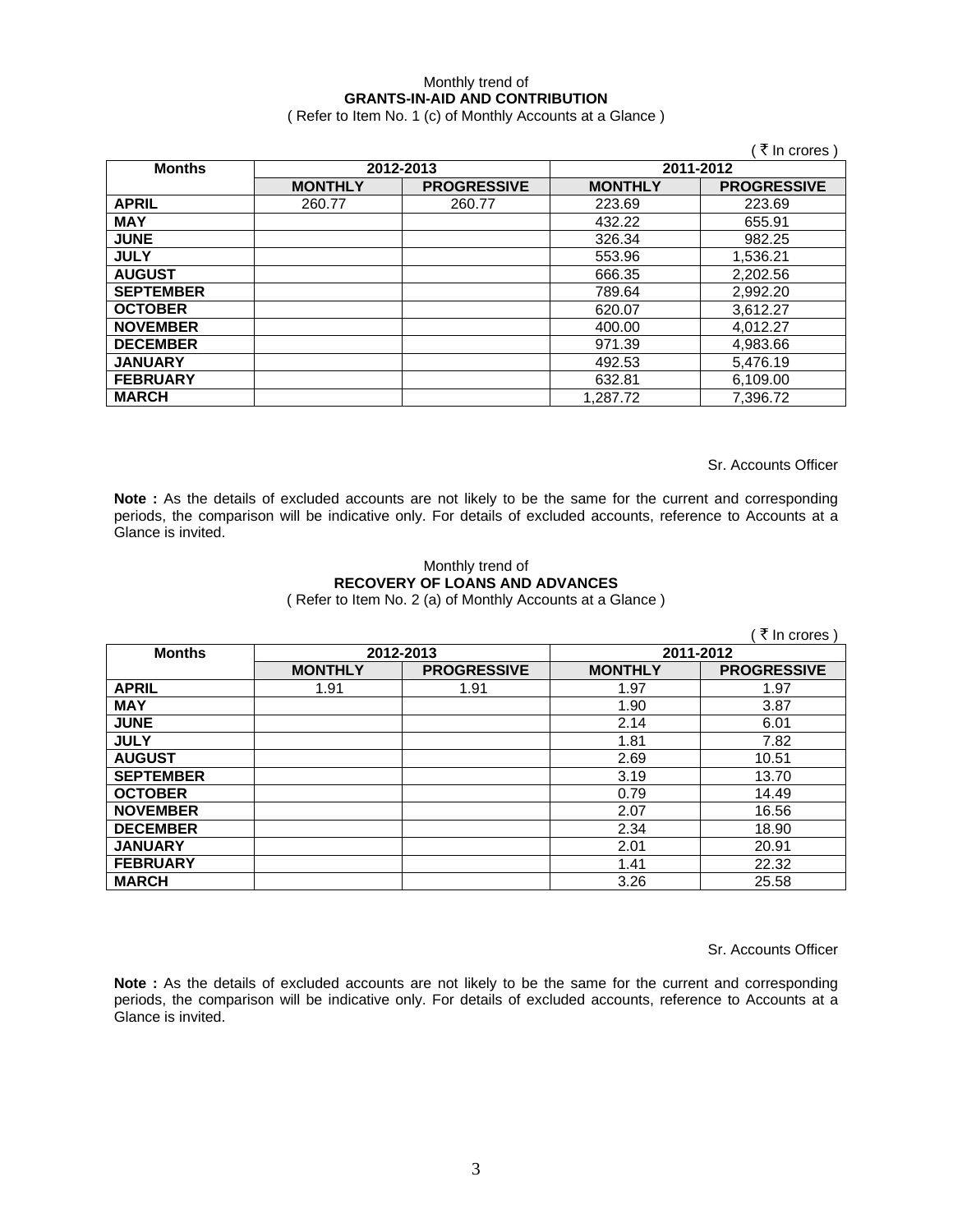# Monthly trend of **OTHER RECEIPTS**

# ( Refer to Item No. 2 (b) of Monthly Accounts at a Glance )

|                  |                |                    |                | ∶ ₹ In crores )    |           |  |
|------------------|----------------|--------------------|----------------|--------------------|-----------|--|
| <b>Months</b>    | 2012-2013      |                    |                |                    | 2011-2012 |  |
|                  | <b>MONTHLY</b> | <b>PROGRESSIVE</b> | <b>MONTHLY</b> | <b>PROGRESSIVE</b> |           |  |
| <b>APRIL</b>     | 0.00           | 0.00               | 0.00           | 0.00               |           |  |
| <b>MAY</b>       |                |                    | 0.00           | 0.00               |           |  |
| <b>JUNE</b>      |                |                    | 0.00           | 0.00               |           |  |
| <b>JULY</b>      |                |                    | 0.00           | 0.00               |           |  |
| <b>AUGUST</b>    |                |                    | 0.00           | 0.00               |           |  |
| <b>SEPTEMBER</b> |                |                    | 0.00           | 0.00               |           |  |
| <b>OCTOBER</b>   |                |                    | 0.00           | 0.00               |           |  |
| <b>NOVEMBER</b>  |                |                    | 0.00           | 0.00               |           |  |
| <b>DECEMBER</b>  |                |                    | 0.00           | 0.00               |           |  |
| <b>JANUARY</b>   |                |                    | 0.00           | 0.00               |           |  |
| <b>FEBRUARY</b>  |                |                    | 0.00           | 0.00               |           |  |
| <b>MARCH</b>     |                |                    | 0.00           | 0.00               |           |  |

Sr. Accounts Officer

Note : As the details of excluded accounts are not likely to be the same for the current and corresponding periods, the comparison will be indicative only. For details of excluded accounts, reference to Accounts at a Glance is invited.

# Monthly trend of **BORROWINGS AND OTHER LIABILITIES**

( Refer to Item No. 2 (c) of Monthly Accounts at a Glance )

|                  |                |                    |                | ं ₹ In crores )    |
|------------------|----------------|--------------------|----------------|--------------------|
| <b>Months</b>    |                | 2012-2013          | 2011-2012      |                    |
|                  | <b>MONTHLY</b> | <b>PROGRESSIVE</b> | <b>MONTHLY</b> | <b>PROGRESSIVE</b> |
| <b>APRIL</b>     | $-822.62$      | $-822.62$          | $-682.58$      | $-682.58$          |
| <b>MAY</b>       |                |                    | $-880.10$      | $-1,562.68$        |
| <b>JUNE</b>      |                |                    | $-319.46$      | $-1.882.12$        |
| <b>JULY</b>      |                |                    | $-693.88$      | $-2,576.00$        |
| <b>AUGUST</b>    |                |                    | $-475.59$      | $-3,051.60$        |
| <b>SEPTEMBER</b> |                |                    | $-21.60$       | $-3,073.20$        |
| <b>OCTOBER</b>   |                |                    | $-939.21$      | $-4,012.41$        |
| <b>NOVEMBER</b>  |                |                    | 503.01         | $-3,509.40$        |
| <b>DECEMBER</b>  |                |                    | $-1,170.61$    | $-4,680.01$        |
| <b>JANUARY</b>   |                |                    | 433.96         | $-4,246.05$        |
| <b>FEBRUARY</b>  |                |                    | $-214.15$      | $-4,460.22$        |
| <b>MARCH</b>     |                |                    | 5,462.27       | 1,002.05           |

Sr. Accounts Officer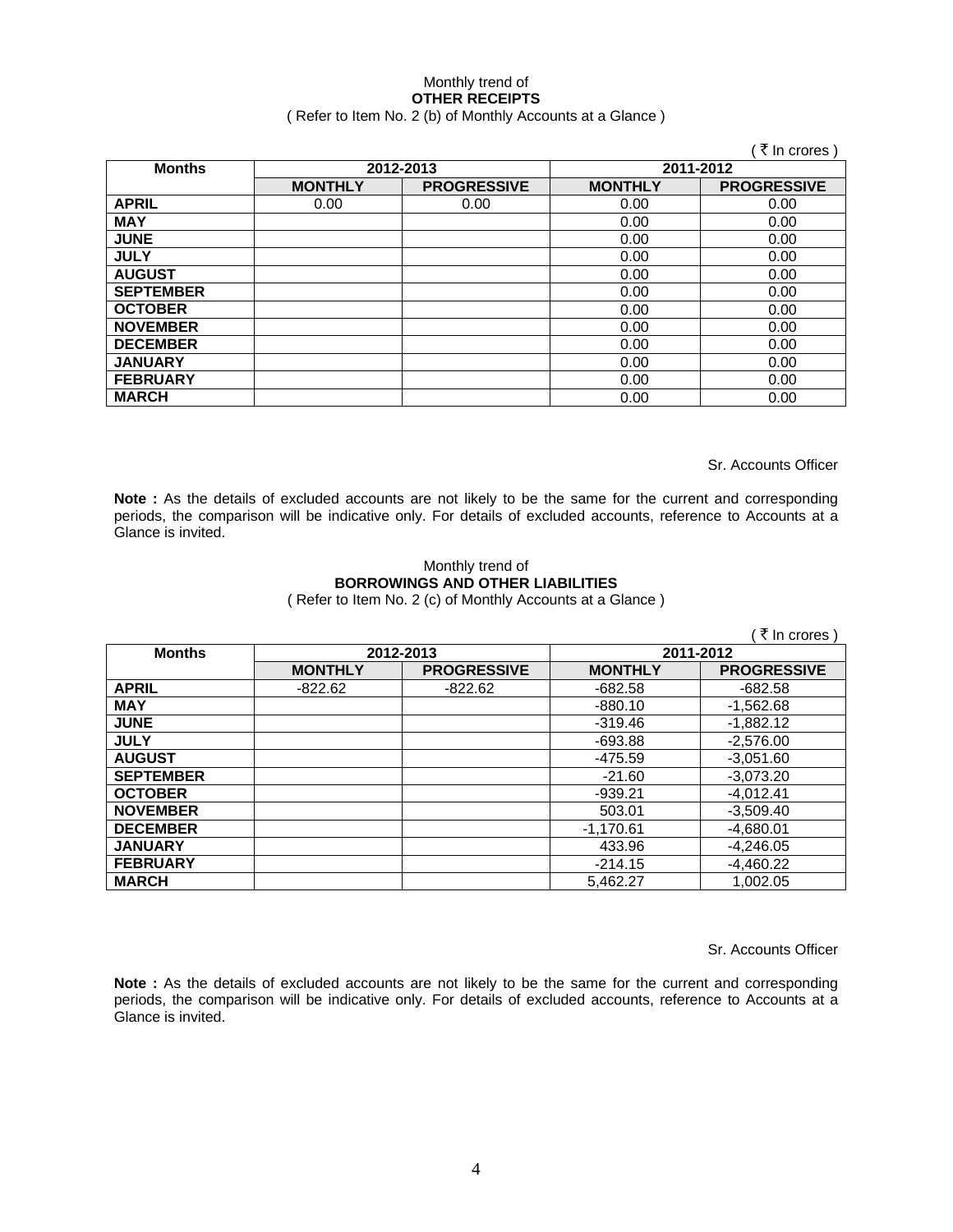# Monthly trend of **TOTAL RECEIPTS**

### ( Refer to Item No. 3 of Monthly Accounts at a Glance )

|                  |                |                    |                | ₹ In crores        |
|------------------|----------------|--------------------|----------------|--------------------|
| <b>Months</b>    |                | 2012-2013          | 2011-2012      |                    |
|                  | <b>MONTHLY</b> | <b>PROGRESSIVE</b> | <b>MONTHLY</b> | <b>PROGRESSIVE</b> |
| <b>APRIL</b>     | 1,167.84       | 1,167.84           | 977.82         | 977.82             |
| <b>MAY</b>       |                |                    | 966.80         | 1.944.62           |
| <b>JUNE</b>      |                |                    | 1.378.07       | 3,322.71           |
| <b>JULY</b>      |                |                    | 1,305.45       | 4,628.16           |
| <b>AUGUST</b>    |                |                    | 1,691.73       | 6,319.88           |
| <b>SEPTEMBER</b> |                |                    | 2,357.18       | 8,677.06           |
| <b>OCTOBER</b>   |                |                    | 1.241.81       | 9,918.87           |
| <b>NOVEMBER</b>  |                |                    | 2,100.19       | 12,019.06          |
| <b>DECEMBER</b>  |                |                    | 1,991.28       | 14.010.34          |
| <b>JANUARY</b>   |                |                    | 2,528.27       | 16,538.61          |
| <b>FEBRUARY</b>  |                |                    | 1,682.63       | 18,221.22          |
| <b>MARCH</b>     |                |                    | 9.946.07       | 28.167.29          |

Sr. Accounts Officer

**Note** : As the details of excluded accounts are not likely to be the same for the current and corresponding periods, the comparison will be indicative only. For details of excluded accounts, reference to Accounts at a Glance is invited.

### Monthly trend of **NON-PLAN EXPENDITURE ON REVENUE ACCOUNT**  ( Refer to Item No. 4 (a) of Monthly Accounts at a Glance )

|                  |                |                    |                | ∶ ₹ In crores )    |
|------------------|----------------|--------------------|----------------|--------------------|
| <b>Months</b>    | 2012-2013      |                    |                | 2011-2012          |
|                  | <b>MONTHLY</b> | <b>PROGRESSIVE</b> | <b>MONTHLY</b> | <b>PROGRESSIVE</b> |
| <b>APRIL</b>     | 1.104.08       | 1,104.08           | 956.23         | 956.23             |
| <b>MAY</b>       |                |                    | 898.30         | 1,854.53           |
| <b>JUNE</b>      |                |                    | 1,236.62       | 3,091.15           |
| <b>JULY</b>      |                |                    | 1,079.16       | 4.170.31           |
| <b>AUGUST</b>    |                |                    | 1,570.89       | 5,741.20           |
| <b>SEPTEMBER</b> |                |                    | 2,048.85       | 7,790.05           |
| <b>OCTOBER</b>   |                |                    | 836.95         | 8,627.00           |
| <b>NOVEMBER</b>  |                |                    | 1,525.45       | 10,152.45          |
| <b>DECEMBER</b>  |                |                    | 1,546.78       | 11,699.23          |
| <b>JANUARY</b>   |                |                    | 1,644.67       | 13.343.90          |
| <b>FEBRUARY</b>  |                |                    | 1,309.96       | 14,653.86          |
| <b>MARCH</b>     |                |                    | 4,738.40       | 19.392.27          |

Sr. Accounts Officer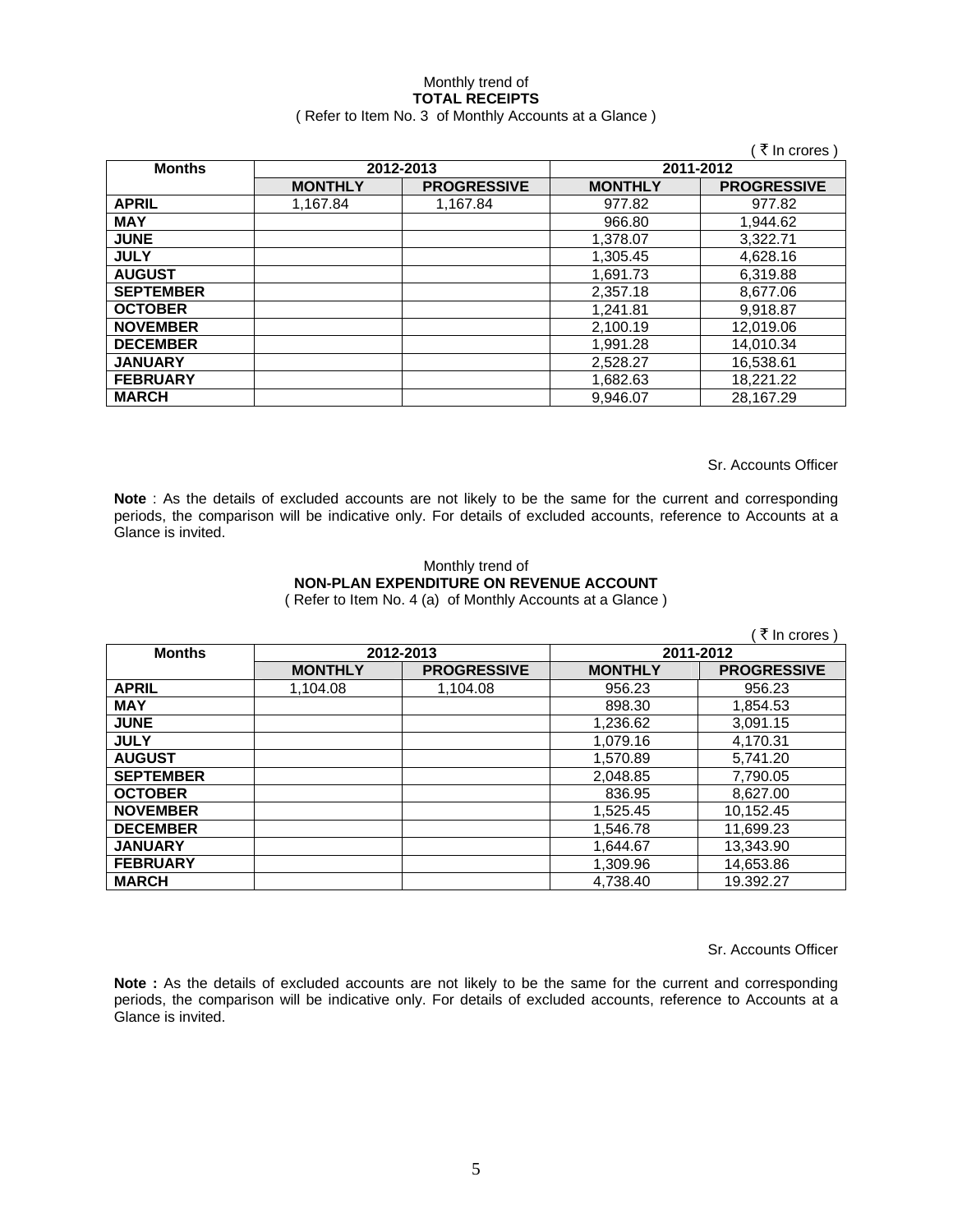## Monthly trend of **NON-PLAN EXPENDITURE ON INTEREST PAYMENT**

( Refer to Item No. 4 (b) of Monthly Accounts at a Glance )

|                  |                |                    |                | ₹ In crores )      |
|------------------|----------------|--------------------|----------------|--------------------|
| <b>Months</b>    | 2012-2013      |                    | 2011-2012      |                    |
|                  | <b>MONTHLY</b> | <b>PROGRESSIVE</b> | <b>MONTHLY</b> | <b>PROGRESSIVE</b> |
| <b>APRIL</b>     | 89.75          | 89.75              | 100.56         | 100.56             |
| <b>MAY</b>       |                |                    | 56.87          | 157.43             |
| <b>JUNE</b>      |                |                    | 143.93         | 301.36             |
| <b>JULY</b>      |                |                    | 70.07          | 371.43             |
| <b>AUGUST</b>    |                |                    | 223.39         | 594.82             |
| <b>SEPTEMBER</b> |                |                    | 237.54         | 832.36             |
| <b>OCTOBER</b>   |                |                    | 69.54          | 901.90             |
| <b>NOVEMBER</b>  |                |                    | 119.33         | 1,021.23           |
| <b>DECEMBER</b>  |                |                    | 94.53          | 1,115.76           |
| <b>JANUARY</b>   |                |                    | 98.95          | 1,214.71           |
| <b>FEBRUARY</b>  |                |                    | 205.06         | 1,419.77           |
| <b>MARCH</b>     |                |                    | 290.79         | 1,710.56           |

Sr. Accounts Officer

Note : As the details of excluded accounts are not likely to be the same for the current and corresponding periods, the comparison will be indicative only. For details of excluded accounts, reference to Accounts at a Glance is invited.

# Monthly trend of **NON-PLAN EXPENDITURE ON CAPITAL ACCOUNT**

( Refer to Item No. 4 (c) of Monthly Accounts at a Glance )

|                  |                |                    |                | ∶ ₹ In crores )    |
|------------------|----------------|--------------------|----------------|--------------------|
| <b>Months</b>    |                | 2012-2013          | 2011-2012      |                    |
|                  | <b>MONTHLY</b> | <b>PROGRESSIVE</b> | <b>MONTHLY</b> | <b>PROGRESSIVE</b> |
| <b>APRIL</b>     | 0.00           | 0.00               | 0.00           | 0.00               |
| <b>MAY</b>       |                |                    | 0.52           | 0.52               |
| <b>JUNE</b>      |                |                    | 7.42           | 7.94               |
| <b>JULY</b>      |                |                    | 4.50           | 12.44              |
| <b>AUGUST</b>    |                |                    | 0.80           | 13.24              |
| <b>SEPTEMBER</b> |                |                    | 4.04           | 17.28              |
| <b>OCTOBER</b>   |                |                    | 4.69           | 21.97              |
| <b>NOVEMBER</b>  |                |                    | 0.55           | 22.53              |
| <b>DECEMBER</b>  |                |                    | 0.70           | 23.24              |
| <b>JANUARY</b>   |                |                    | 1.55           | 24.79              |
| <b>FEBRUARY</b>  |                |                    | 7.60           | 32.39              |
| <b>MARCH</b>     |                |                    | 42.29          | 74.68              |

Sr. Accounts Officer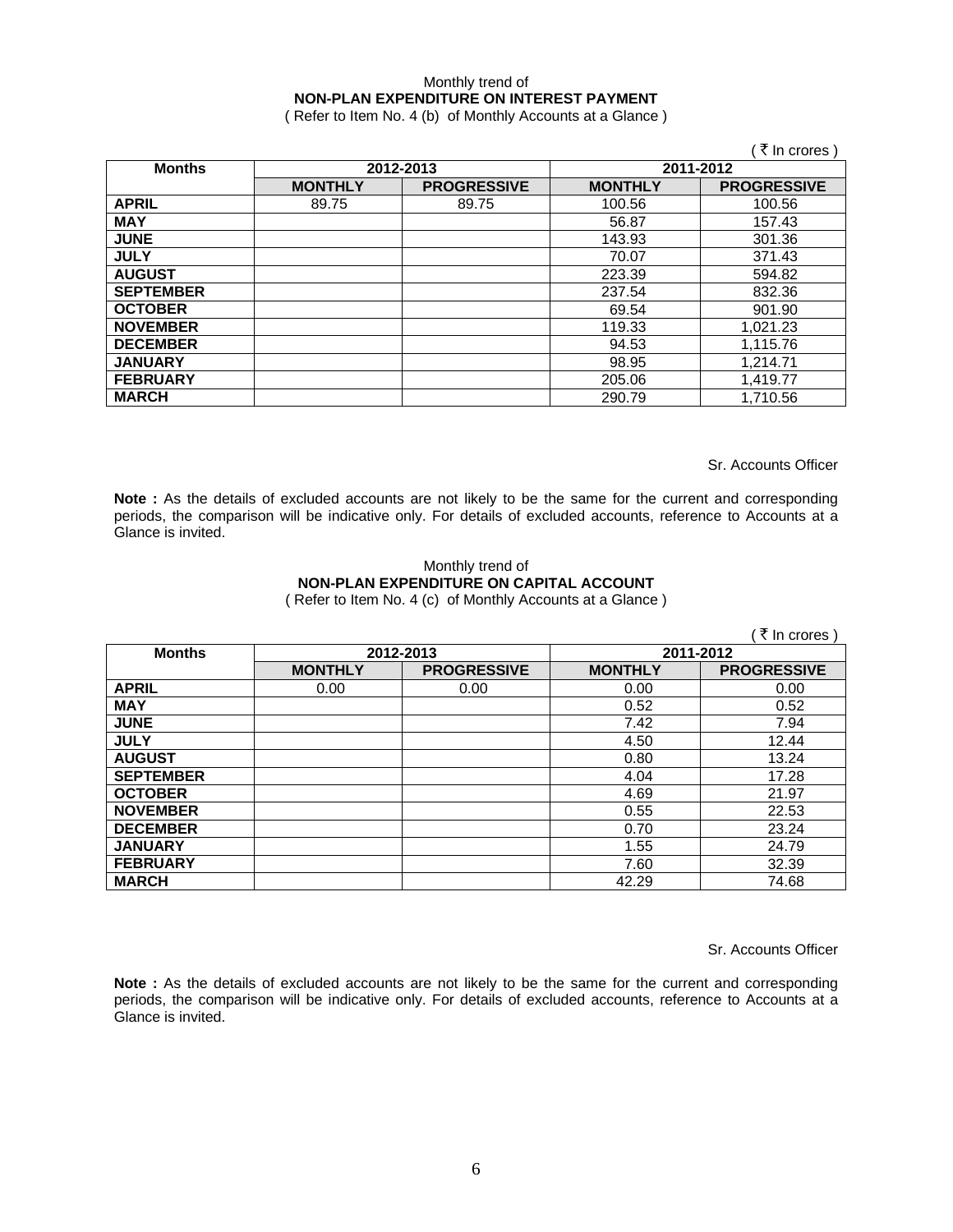## Monthly trend of **PLAN EXPENDITURE ON REVENUE ACCOUNT**

( Refer to Item No. 5 (a) of Monthly Accounts at a Glance )

|                  |                |                    |                | ₹ In crores)       |
|------------------|----------------|--------------------|----------------|--------------------|
| <b>Months</b>    | 2012-2013      |                    | 2011-2012      |                    |
|                  | <b>MONTHLY</b> | <b>PROGRESSIVE</b> | <b>MONTHLY</b> | <b>PROGRESSIVE</b> |
| <b>APRIL</b>     | 59.78          | 59.78              | 21.34          | 21.34              |
| <b>MAY</b>       |                |                    | 23.47          | 44.81              |
| <b>JUNE</b>      |                |                    | 44.91          | 89.72              |
| <b>JULY</b>      |                |                    | 162.58         | 252.31             |
| <b>AUGUST</b>    |                |                    | 80.61          | 332.93             |
| <b>SEPTEMBER</b> |                |                    | 207.54         | 540.48             |
| <b>OCTOBER</b>   |                |                    | 224.12         | 764.60             |
| <b>NOVEMBER</b>  |                |                    | 458.90         | 1,223.50           |
| <b>DECEMBER</b>  |                |                    | 236.10         | 1,459.60           |
| <b>JANUARY</b>   |                |                    | 678.32         | 2,137.92           |
| <b>FEBRUARY</b>  |                |                    | 254.85         | 2,392.77           |
| <b>MARCH</b>     |                |                    | 3.867.58       | 6.260.35           |

Sr. Accounts Officer

**Note** : As the details of excluded accounts are not likely to be the same for the current and corresponding periods, the comparison will be indicative only. For details of excluded accounts, reference to Accounts at a Glance is invited.

### Monthly trend of **PLAN EXPENDITURE ON CAPITAL ACCOUNT**  ( Refer to Item No. 5 (b) of Monthly Accounts at a Glance )

|                  |                |                    |                | ∶ ₹ In crores )    |
|------------------|----------------|--------------------|----------------|--------------------|
| <b>Months</b>    | 2012-2013      |                    | 2011-2012      |                    |
|                  | <b>MONTHLY</b> | <b>PROGRESSIVE</b> | <b>MONTHLY</b> | <b>PROGRESSIVE</b> |
| <b>APRIL</b>     | 3.98           | 3.98               | 0.24           | 0.24               |
| <b>MAY</b>       |                |                    | 44.52          | 44.76              |
| <b>JUNE</b>      |                |                    | 89.10          | 133.86             |
| <b>JULY</b>      |                |                    | 59.18          | 193.05             |
| <b>AUGUST</b>    |                |                    | 39.40          | 232.46             |
| <b>SEPTEMBER</b> |                |                    | 93.51          | 325.98             |
| <b>OCTOBER</b>   |                |                    | 176.04         | 502.03             |
| <b>NOVEMBER</b>  |                |                    | 114.84         | 616.88             |
| <b>DECEMBER</b>  |                |                    | 205.59         | 822.47             |
| <b>JANUARY</b>   |                |                    | 203.73         | 1,026.20           |
| <b>FEBRUARY</b>  |                |                    | 109.60         | 1,135.80           |
| <b>MARCH</b>     |                |                    | 1,216.10       | 2,351.91           |

Sr. Accounts Officer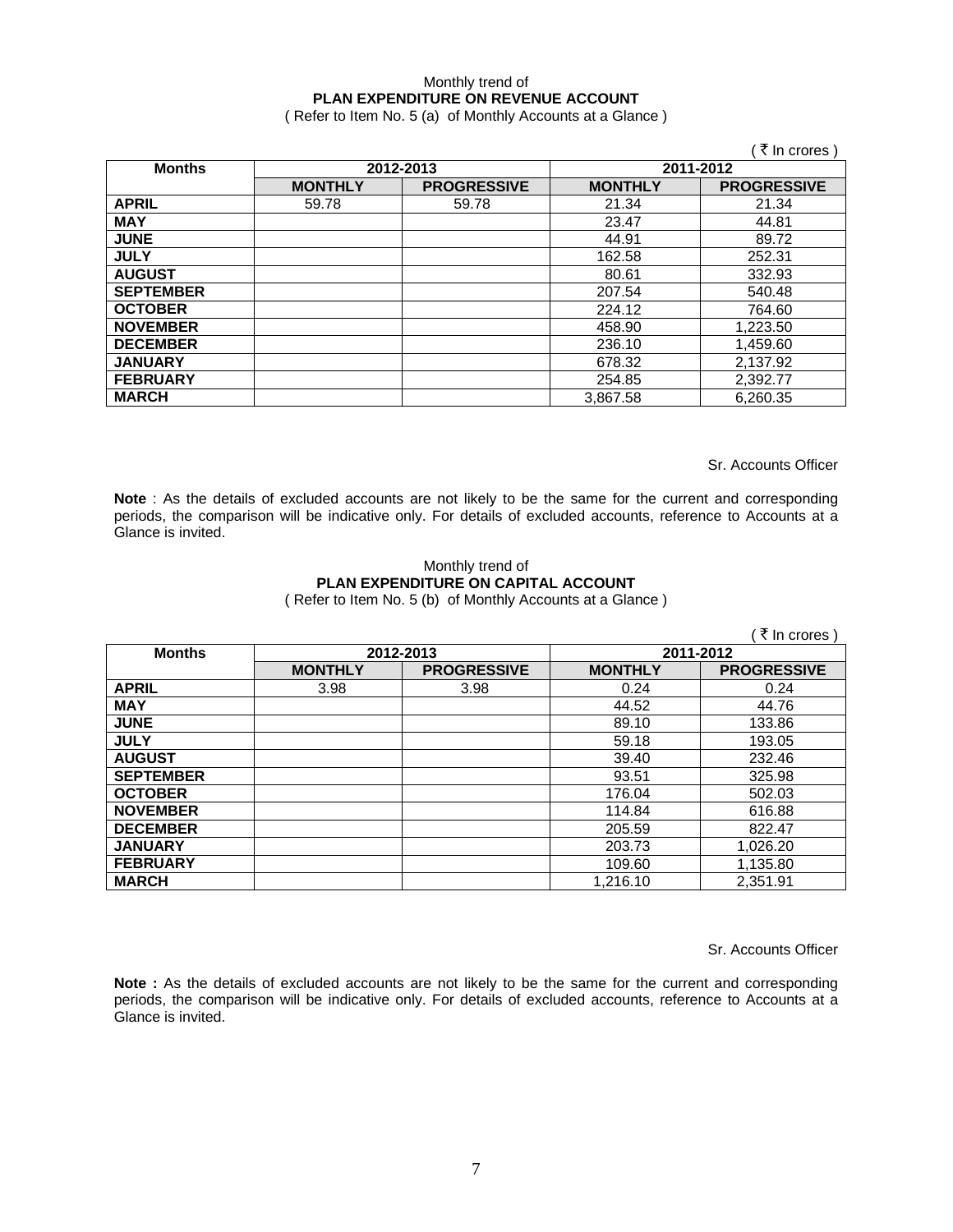# Monthly trend of **TOTAL EXPENDITURE**

## ( Refer to Item No. 6 of Monthly Accounts at a Glance )

|                  |                |                    |                | ₹ In crores        |
|------------------|----------------|--------------------|----------------|--------------------|
| <b>Months</b>    | 2012-2013      |                    | 2011-2012      |                    |
|                  | <b>MONTHLY</b> | <b>PROGRESSIVE</b> | <b>MONTHLY</b> | <b>PROGRESSIVE</b> |
| <b>APRIL</b>     | 1,167.84       | 1,167.84           | 977.82         | 977.82             |
| <b>MAY</b>       |                |                    | 966.80         | 1.944.62           |
| <b>JUNE</b>      |                |                    | 1,378.09       | 3.322.71           |
| <b>JULY</b>      |                |                    | 1,305.45       | 4,628.16           |
| <b>AUGUST</b>    |                |                    | 1,691.72       | 6,319.88           |
| <b>SEPTEMBER</b> |                |                    | 2,357.17       | 8,677.06           |
| <b>OCTOBER</b>   |                |                    | 1,241.82       | 9,918.87           |
| <b>NOVEMBER</b>  |                |                    | 2,100.17       | 12,019.06          |
| <b>DECEMBER</b>  |                |                    | 1,991.27       | 14,010.34          |
| <b>JANUARY</b>   |                |                    | 2,528.27       | 16,538.61          |
| <b>FEBRUARY</b>  |                |                    | 1,682.61       | 18,221.22          |
| <b>MARCH</b>     |                |                    | 9.946.05       | 28,167.29          |

Sr. Accounts Officer

**Note :** As the details of excluded accounts are not likely to be the same for the current and corresponding periods, the comparison will be indicative only. For details of excluded accounts, reference to Accounts at a Glance is invited.

### Monthly trend of **REVENUE EXPENDITURE**  ( Refer to Item No. 6 (a) of Monthly Accounts at a Glance )

|                  |                |                    |                | ं ₹ In crores )    |  |
|------------------|----------------|--------------------|----------------|--------------------|--|
| <b>Months</b>    | 2012-2013      |                    |                | 2011-2012          |  |
|                  | <b>MONTHLY</b> | <b>PROGRESSIVE</b> | <b>MONTHLY</b> | <b>PROGRESSIVE</b> |  |
| <b>APRIL</b>     | 1,163.86       | 1,163.86           | 977.57         | 977.57             |  |
| <b>MAY</b>       |                |                    | 921.76         | 1,899.33           |  |
| <b>JUNE</b>      |                |                    | 1,281.54       | 3,180.87           |  |
| <b>JULY</b>      |                |                    | 1,241.75       | 4,422.62           |  |
| <b>AUGUST</b>    |                |                    | 1,651.52       | 6,074.14           |  |
| <b>SEPTEMBER</b> |                |                    | 2,256.39       | 8,330.53           |  |
| <b>OCTOBER</b>   |                |                    | 1,061.08       | 9,391.61           |  |
| <b>NOVEMBER</b>  |                |                    | 1,984.34       | 11,375.95          |  |
| <b>DECEMBER</b>  |                |                    | 1,782.87       | 13,158.83          |  |
| <b>JANUARY</b>   |                |                    | 2.323.00       | 15.481.83          |  |
| <b>FEBRUARY</b>  |                |                    | 1,564.80       | 17,046.63          |  |
| <b>MARCH</b>     |                |                    | 8.605.97       | 25,652.62          |  |

Sr. Accounts Officer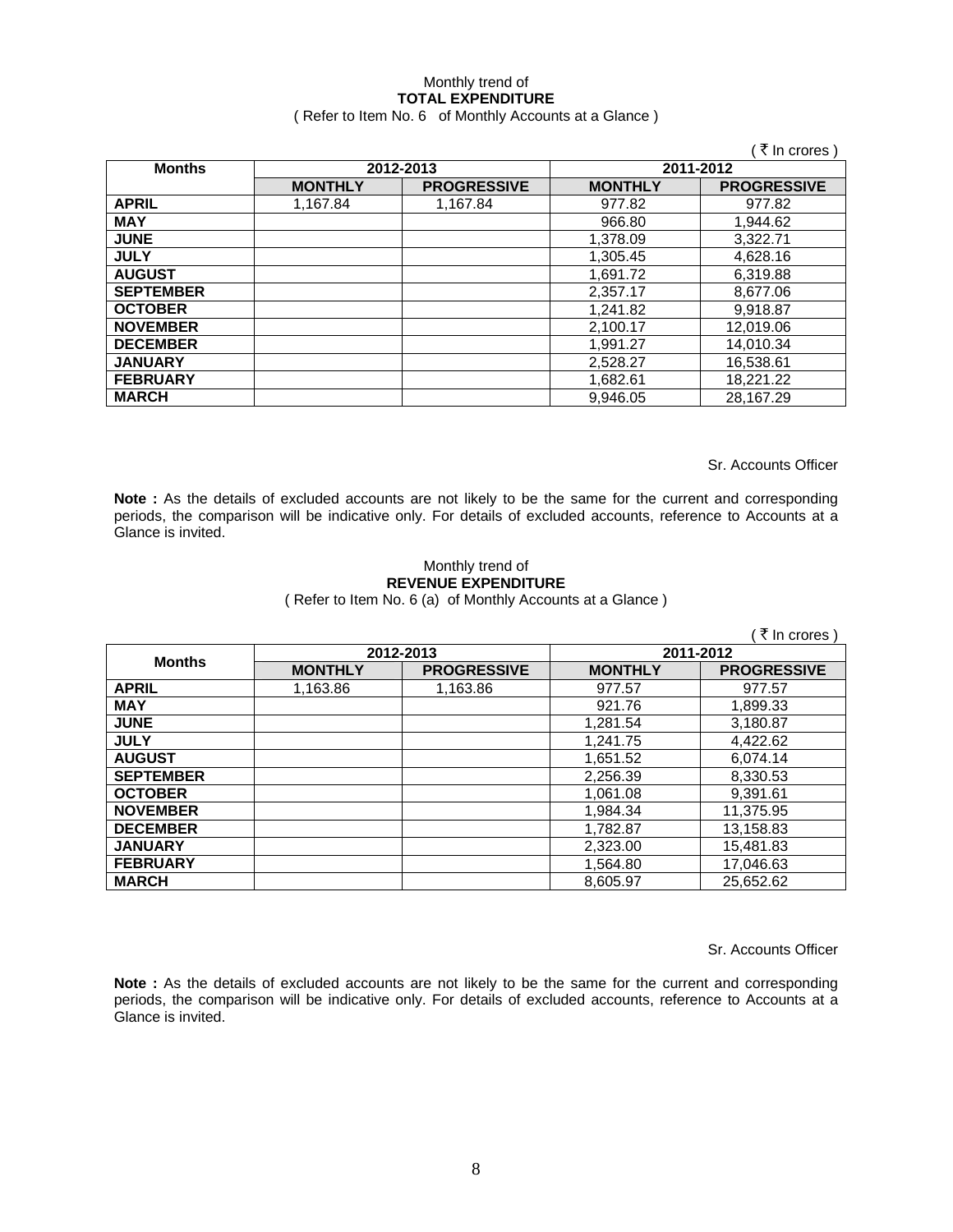# Monthly trend of **CAPITAL EXPENDITURE**

## ( Refer to Item No. 6 (b) of Monthly Accounts at a Glance )

|                  |                |                    |                | ₹ In crores        |
|------------------|----------------|--------------------|----------------|--------------------|
| <b>Months</b>    | 2012-2013      |                    | 2011-2012      |                    |
|                  | <b>MONTHLY</b> | <b>PROGRESSIVE</b> | <b>MONTHLY</b> | <b>PROGRESSIVE</b> |
| <b>APRIL</b>     | 3.98           | 3.98               | 0.24           | 0.24               |
| <b>MAY</b>       |                |                    | 45.03          | 45.27              |
| <b>JUNE</b>      |                |                    | 96.53          | 141.80             |
| <b>JULY</b>      |                |                    | 63.69          | 205.49             |
| <b>AUGUST</b>    |                |                    | 40.21          | 245.70             |
| <b>SEPTEMBER</b> |                |                    | 97.56          | 343.26             |
| <b>OCTOBER</b>   |                |                    | 180.75         | 524.00             |
| <b>NOVEMBER</b>  |                |                    | 115.41         | 639.41             |
| <b>DECEMBER</b>  |                |                    | 206.30         | 845.71             |
| <b>JANUARY</b>   |                |                    | 205.27         | 1,050.98           |
| <b>FEBRUARY</b>  |                |                    | 117.21         | 1,168.19           |
| <b>MARCH</b>     |                |                    | 1.258.40       | 2.426.59           |

Sr. Accounts Officer

**Note :** As the details of excluded accounts are not likely to be the same for the current and corresponding periods, the comparison will be indicative only. For details of excluded accounts, reference to Accounts at a Glance is invited.

# Monthly trend of **LOANS AND ADVANCES DISBURSED**

( Refer to Item No. 7 of Monthly Accounts at a Glance )

|                  |                |                    |                | ( ₹ In crores )    |
|------------------|----------------|--------------------|----------------|--------------------|
| <b>Months</b>    | 2012-2013      |                    | 2011-2012      |                    |
|                  | <b>MONTHLY</b> | <b>PROGRESSIVE</b> | <b>MONTHLY</b> | <b>PROGRESSIVE</b> |
| <b>APRIL</b>     | 0.00           | 0.00               | 0.01           | 0.01               |
| <b>MAY</b>       |                |                    | 0.01           | 0.02               |
| <b>JUNE</b>      |                |                    | 0.02           | 0.04               |
| <b>JULY</b>      |                |                    | 0.01           | 0.05               |
| <b>AUGUST</b>    |                |                    | 0.00           | 0.05               |
| <b>SEPTEMBER</b> |                |                    | 3.22           | 3.27               |
| <b>OCTOBER</b>   |                |                    | 0.01           | 3.28               |
| <b>NOVEMBER</b>  |                |                    | 0.42           | 3.70               |
| <b>DECEMBER</b>  |                |                    | 2.10           | 5.80               |
| <b>JANUARY</b>   |                |                    | 0.00           | 5.80               |
| <b>FEBRUARY</b>  |                |                    | 0.60           | 6.40               |
| <b>MARCH</b>     |                |                    | 81.68          | 88.08              |

Sr. Accounts Officer